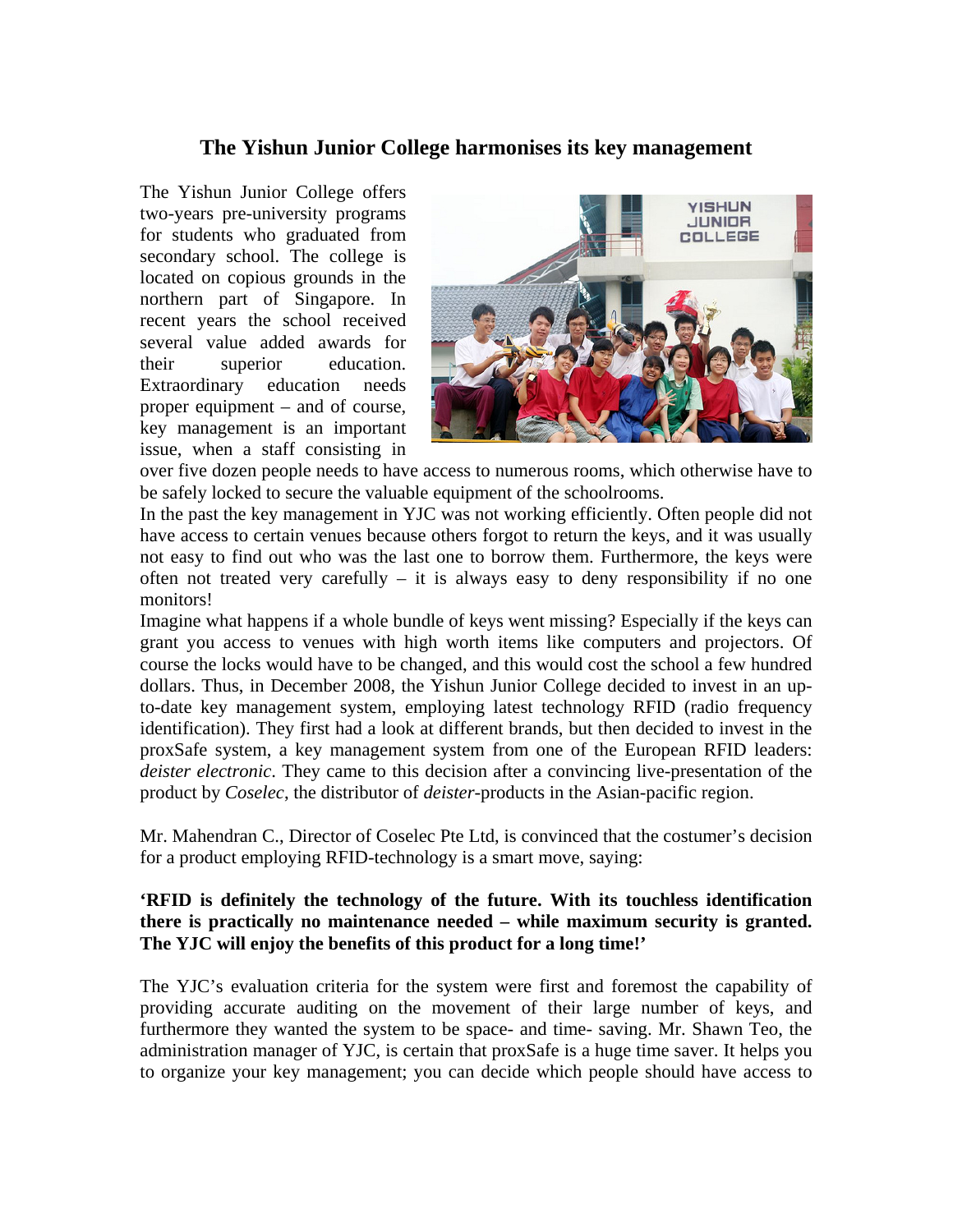which keys, and the system automatically monitors the use of the keys: Which key was taken at which time and by whom? With proxSafe you never have to wonder anymore, who holds the key to the laboratory, when you have a group of students waiting for you to unlock the door.

The removal and the returning of the keys are fast and simple: To receive a certain bundle of keys you simply flash your card and you select a key. The roller shutter door will open immediately and the keyslot that holds the desired keys will illuminate. The returning of the keys is as easy: You just have to flash the keytags you want to return at the control terminal and the slot where you are supposed to put the keybundle will illuminate – that's it.



In Singapore space is valuable. The proxSafe key managementsystem has a big advantage over competing products concerning space-saving: his automatic roller shutter door. Without a swinging door, which would occupy much more space, it can easily be installed - for example - on top of a copy machine, or - like in YJC in any small unoccupied corner, without disturbing anyone or taking up space that could be used otherwise!

The Yishun Junior College is very happy with its new purchase. The personnel are now handling the keys more carefully, because they know they are being monitored. And the system is not at all complicated to use. The change-over to the new proxSafe System did not cause any complications. Mr. Teo (left) emphasized that…

**'…it was very easy for the staff to understand the new system. Our key management is working very efficiently and smooth since we bought the proxSafe system!'** 



Thus, their decision for the most advanced keysystem in the market falls in line with the realization of the school motto in day-to-day life:

**Florescat Concordia – let harmony abound!**